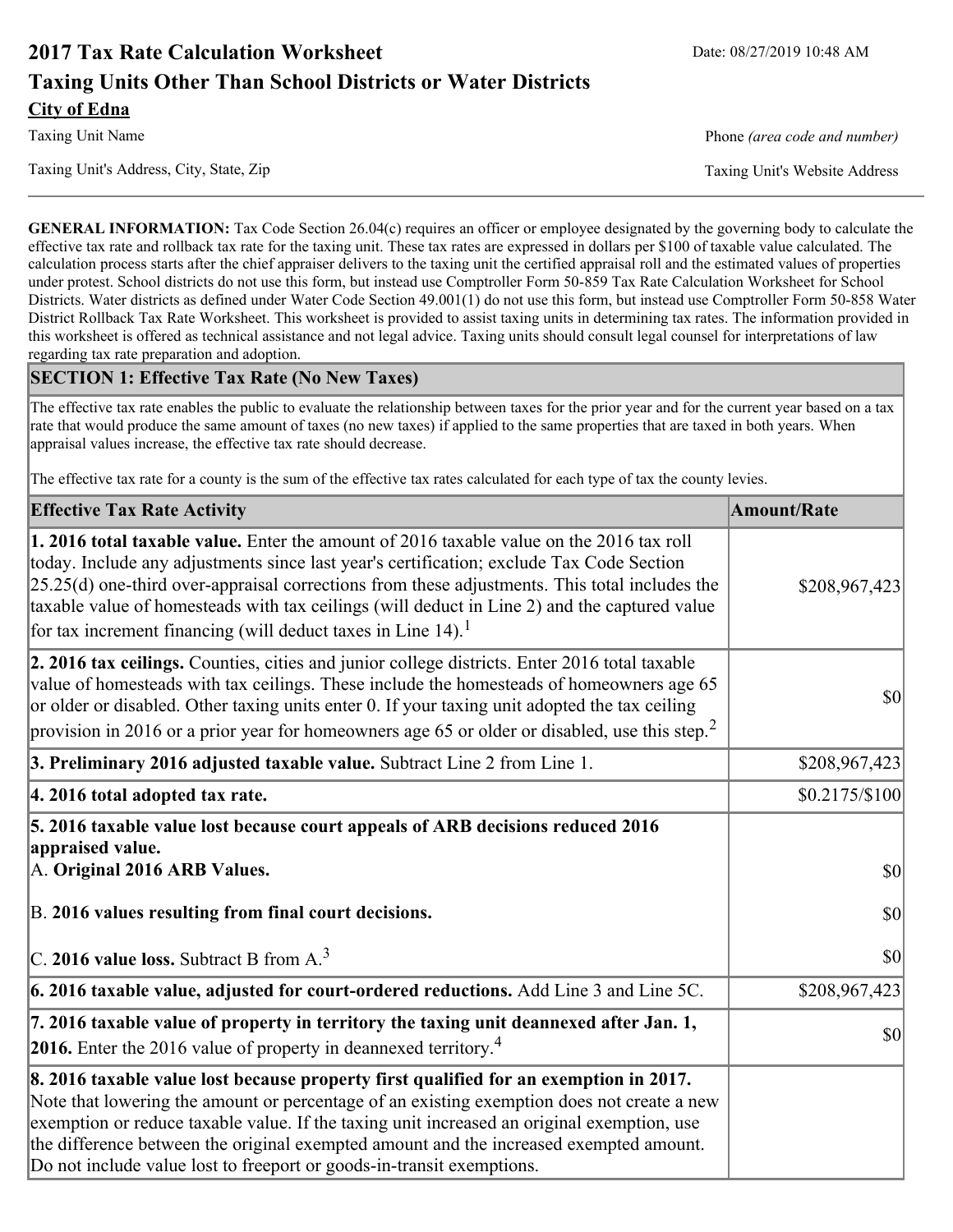| A. Absolute exemptions. Use 2016 market value:                                                                                                                                                                                                                                                                                                                                                                        | \$224,534     |
|-----------------------------------------------------------------------------------------------------------------------------------------------------------------------------------------------------------------------------------------------------------------------------------------------------------------------------------------------------------------------------------------------------------------------|---------------|
| B. Partial exemptions. 2017 exemption amount or 2017 percentage exemption times 2016<br>value:                                                                                                                                                                                                                                                                                                                        | \$207,125     |
| C. Value loss. Add A and $B^5$ .                                                                                                                                                                                                                                                                                                                                                                                      | \$431,659     |
| 9. 2016 taxable value lost because property first qualified for agricultural appraisal (1-<br>d or 1-d-1), timber appraisal, recreational/scenic appraisal or public access airport<br>special appraisal in 2017. Use only properties that qualified in 2017 for the first time; do<br>not use properties that qualified in 2016.                                                                                     |               |
| A. 2016 market value:                                                                                                                                                                                                                                                                                                                                                                                                 | 30            |
| B. 2017 productivity or special appraised value:                                                                                                                                                                                                                                                                                                                                                                      | \$0           |
| C. Value loss. Subtract B from $A6$                                                                                                                                                                                                                                                                                                                                                                                   | \$0           |
| 10. Total adjustments for lost value. Add lines 7, 8C and 9C.                                                                                                                                                                                                                                                                                                                                                         | \$431,659     |
| 11. 2016 adjusted taxable value. Subtract Line 10 from Line 6.                                                                                                                                                                                                                                                                                                                                                        | \$208,535,764 |
| 12. Adjusted 2016 taxes. Multiply Line 4 by Line 11 and divide by \$100.                                                                                                                                                                                                                                                                                                                                              | \$453,565     |
| 13. Taxes refunded for years preceding tax year 2016. Enter the amount of taxes refunded<br>by the taxing unit for tax years preceding tax year 2016. Types of refunds include court<br>decisions, Tax Code Section 25.25(b) and (c) corrections and Tax Code Section 31.11<br>payment errors. Do not include refunds for tax year 2016. This line applies only to tax years<br>preceding tax year 2016. <sup>7</sup> | \$197         |
| 14. Taxes in tax increment financing (TIF) for tax year 2016. Enter the amount of taxes<br>paid into the tax increment fund for a reinvestment zone as agreed by the taxing unit. If the<br>taxing unit has no 2017 captured appraised value in Line 16D, enter $0.8$                                                                                                                                                 | \$0           |
| 15. Adjusted 2016 taxes with refunds and TIF adjustment. Add Lines 12 and 13, subtract<br>Line $149$                                                                                                                                                                                                                                                                                                                  | \$453,762     |
| 16. Total 2017 taxable value on the 2017 certified appraisal roll today. This value<br>includes only certified values and includes the total taxable value of homesteads with tax<br>ceilings (will deduct in Line 18). These homesteads include homeowners age 65 or older or<br>disabled. <sup>10</sup>                                                                                                             |               |
| A. Certified values:                                                                                                                                                                                                                                                                                                                                                                                                  | \$217,709,957 |
| B. Counties: Include railroad rolling stock values certified by the Comptroller's office:                                                                                                                                                                                                                                                                                                                             | \$0           |
| $ C$ . Pollution control and energy storage system exemption : Deduct the value of property<br>exempted for the current tax year for the first time as pollution control or energy storage<br>system property:                                                                                                                                                                                                        | \$0           |
| <b>D. Tax increment financing:</b> Deduct the 2017 captured appraised value of property taxable<br>by a taxing unit in a tax increment financing zone for which the 2017 taxes will be deposited<br>into the tax increment fund. Do not include any new property value that will be included in                                                                                                                       | \$0           |
| Line 21 below. <sup>11</sup>                                                                                                                                                                                                                                                                                                                                                                                          | \$217,709,957 |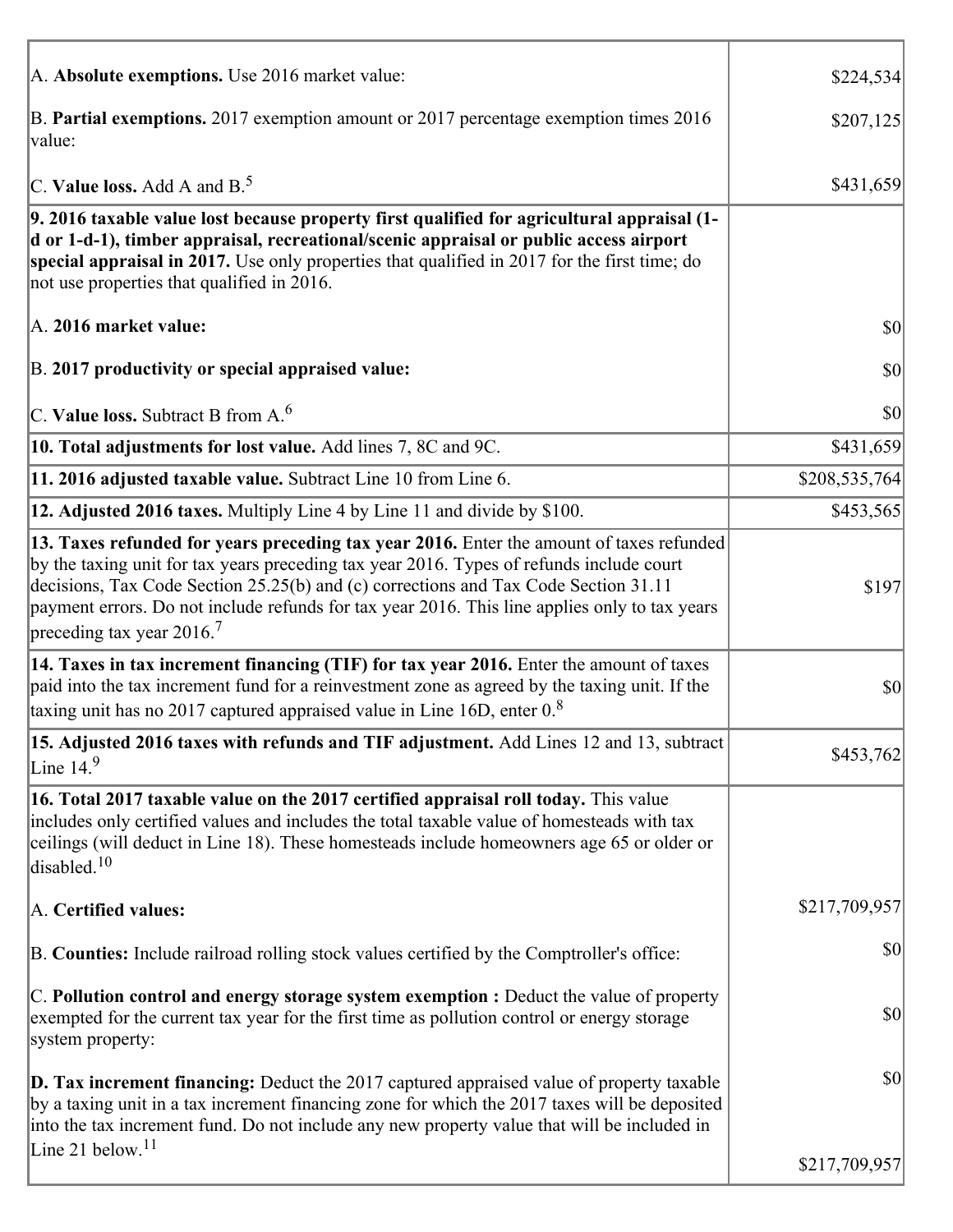| E. Total 2017 value. Add A and B, then subtract C and D.                                                                                                                                                                                                                                                                                                                                                                                                                                                                                                                                                                                                                                                                 |                        |
|--------------------------------------------------------------------------------------------------------------------------------------------------------------------------------------------------------------------------------------------------------------------------------------------------------------------------------------------------------------------------------------------------------------------------------------------------------------------------------------------------------------------------------------------------------------------------------------------------------------------------------------------------------------------------------------------------------------------------|------------------------|
| $ 17$ . Total value of properties under protest or not included on certified appraisal roll. <sup>12</sup>                                                                                                                                                                                                                                                                                                                                                                                                                                                                                                                                                                                                               |                        |
| A. 2017 taxable value of properties under protest. The chief appraiser certifies a list of<br>properties still under ARB protest. The list shows the appraisal district's value and the<br>taxpayer's claimed value, if any, or an estimate of the value if the taxpayer wins. For each of<br>the properties under protest, use the lowest of these values. Enter the total value. <sup>13</sup>                                                                                                                                                                                                                                                                                                                         | \$0                    |
| B. 2017 value of properties not under protest or included on certified appraisal roll.<br>The chief appraiser gives taxing units a list of those taxable properties that the chief<br>appraiser knows about, but are not included in the appraisal roll certification. These<br>properties also are not on the list of properties that are still under protest. On this list of<br>properties, the chief appraiser includes the market value, appraised value and exemptions for<br>the preceding year and a reasonable estimate of the market value, appraised value and<br>exemptions for the current year. Use the lower market, appraised or taxable value (as<br>appropriate). Enter the total value. <sup>14</sup> | <b>\$0</b>             |
| C. Total value under protest or not certified: Add A and B.                                                                                                                                                                                                                                                                                                                                                                                                                                                                                                                                                                                                                                                              | $ 10\rangle$           |
| 18. 2017 tax ceilings. Counties, cities and junior colleges enter 2017 total taxable value of<br>homesteads with tax ceilings. These include the homesteads of homeowners age 65 or older<br>or disabled. Other taxing units enter 0. If your taxing units adopted the tax ceiling provision<br>$\vert$ in 2016 or a prior year for homeowners age 65 or older or disabled, use this step. <sup>15</sup>                                                                                                                                                                                                                                                                                                                 | \$0                    |
| 19. 2017 total taxable value. Add Lines 16E and 17C. Subtract Line 18.                                                                                                                                                                                                                                                                                                                                                                                                                                                                                                                                                                                                                                                   | \$217,709,957          |
| 20. Total 2017 taxable value of properties in territory annexed after Jan. 1, 2016.<br>Include both real and personal property. Enter the 2017 value of property in territory<br>$\alpha$ annexed. <sup>16</sup>                                                                                                                                                                                                                                                                                                                                                                                                                                                                                                         | $ 10\rangle$           |
| 21. Total 2017 taxable value of new improvements and new personal property located<br>in new improvements. New means the item was not on the appraisal roll in 2016. An<br>improvement is a building, structure, fixture or fence erected on or affixed to land. New<br>additions to existing improvements may be included if the appraised value can be<br>determined. New personal property in a new improvement must have been brought into the<br>taxing unit after Jan. 1, 2016, and be located in a new improvement. New improvements <b>do</b><br>include property on which a tax abatement agreement has expired for $2017$ . <sup>17</sup>                                                                      | \$3,409,534            |
| 22. Total adjustments to the 2017 taxable value. Add Lines 20 and 21.                                                                                                                                                                                                                                                                                                                                                                                                                                                                                                                                                                                                                                                    | \$3,409,534            |
| 23. 2017 adjusted taxable value. Subtract Line 22 from Line 19.                                                                                                                                                                                                                                                                                                                                                                                                                                                                                                                                                                                                                                                          | \$214,300,423          |
| 24. 2017 effective tax rate. Divide Line 15 by Line 23 and multiply by $$100$ . <sup>18</sup>                                                                                                                                                                                                                                                                                                                                                                                                                                                                                                                                                                                                                            | $$0.2117\frac{$100}{}$ |
| 25. COUNTIES ONLY. Add together the effective tax rates for each type of tax the county<br>levies. The total is the 2017 county effective tax rate. <sup>19</sup>                                                                                                                                                                                                                                                                                                                                                                                                                                                                                                                                                        |                        |

- <sup>2</sup>Tex. Tax Code Section 26.012(14)
- <sup>1</sup>Tex. Tax Code Section 26.012(14) <sup>9</sup>Tex. Tax Code Section 26.012(13) <sup>9</sup>Tex. Tax Code Section 26.012
	-
- <sup>3</sup>Tex. Tax Code Section 26.012(13) <sup>11</sup>Tex. Tax Code Section 26.03(c) <sup>4</sup>Tex. Tax Code Section 26.01(c) and <sup>12</sup>Tex. Tax Code Section 26.01(c) and <sup>12</sup>Tex. Tax Code Section 26.01(c) and <sup>12</sup>Tex. Tax Code Section 26.01(c)
	- <sup>12</sup>Tex. Tax Code Section 26.01(c) and (d)
- 
- <sup>5</sup>Tex. Tax Code Section 26.012(15) <sup>13</sup>Tex. Tax Code Section 26.01(c) <sup>6</sup>Tex. Tax Code Section 26.01(d) <sup>6</sup>Tex. Tax Code Section 26.012(15) <sup>14</sup>Tex. Tax Code Section 26.01(d)<sup>7</sup>Tex. Tax Code Section 26.012(6)
- $7$ Tex. Tax Code Section 26.012(13)
- 
- 
- ${}^{8}$ Tex. Tax Code Section 26.03(c)  ${}^{16}$ Tex. Tax Code Section 26.012(17)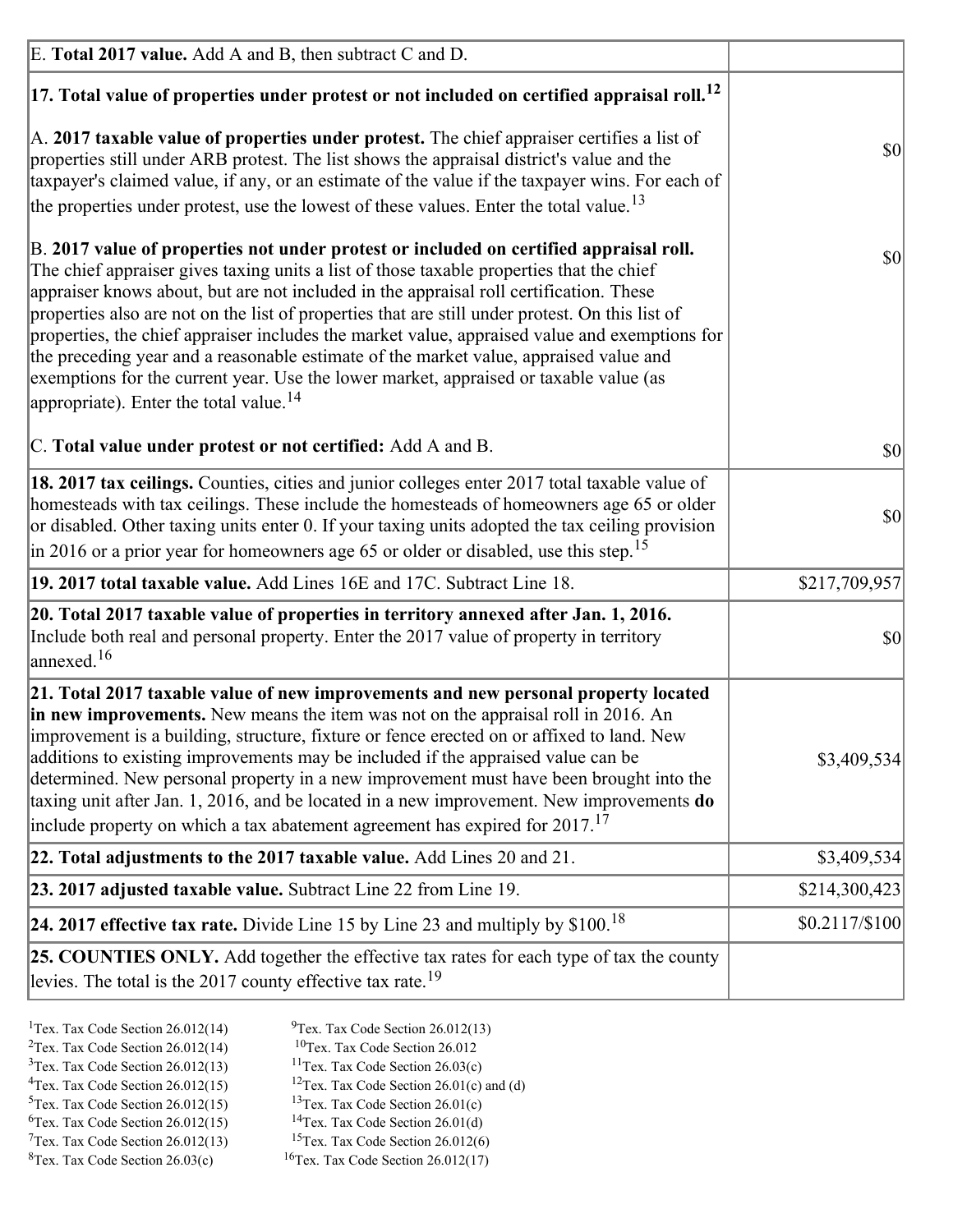### **SECTION 2: Rollback Tax Rate**

The rollback tax rate is split into two separate rates:

- 1. **Maintenance and Operations (M&O):** The M&O portion is the tax rate that is needed to raise the same amount of taxes that the taxing unit levied in the prior year plus eight percent. This rate accounts for such things as salaries, utilities and day-to-day operations.
- 2. **Debt:** The debt tax rate includes the debt service necessary to pay the taxing unit's debt payments in the coming year. This rate accounts for principal and interest on bonds and other debt secured by property tax revenue.

The rollback tax rate for a county is the sum of the rollback tax rates calculated for each type of tax the county levies. In most cases the rollback tax rate exceeds the effective tax rate, but occasionally decreases in a taxing unit's debt service will cause the effective tax rate to be higher than the rollback tax rate.

| <b>Rollback Tax Rate Activity</b>                                                                                                                                                                                                                                                                                                                                                                                                                                                                                                                                                                                                                                       | <b>Amount/Rate</b> |
|-------------------------------------------------------------------------------------------------------------------------------------------------------------------------------------------------------------------------------------------------------------------------------------------------------------------------------------------------------------------------------------------------------------------------------------------------------------------------------------------------------------------------------------------------------------------------------------------------------------------------------------------------------------------------|--------------------|
| 26. 2016 maintenance and operations (M&O) tax rate.                                                                                                                                                                                                                                                                                                                                                                                                                                                                                                                                                                                                                     | $$0.1016/\$100$    |
| 27. 2016 adjusted taxable value. Enter the amount from Line 11.                                                                                                                                                                                                                                                                                                                                                                                                                                                                                                                                                                                                         | \$208,535,764      |
| 28. 2016 M&O taxes.                                                                                                                                                                                                                                                                                                                                                                                                                                                                                                                                                                                                                                                     |                    |
|                                                                                                                                                                                                                                                                                                                                                                                                                                                                                                                                                                                                                                                                         |                    |
| A. Multiply Line 26 by Line 27 and divide by \$100.                                                                                                                                                                                                                                                                                                                                                                                                                                                                                                                                                                                                                     | \$211,872          |
| B. Cities, counties and hospital districts with additional sales tax: Amount of additional<br>sales tax collected and spent on M&O expenses in 2016. Enter amount from full year's sales<br>tax revenue spent for M&O in 2016 fiscal year, if any. Other taxing units enter 0. Counties<br>exclude any amount that was spent for economic development grants from the amount of<br>sales tax spent.                                                                                                                                                                                                                                                                     | \$368,368          |
| C. Counties: Enter the amount for the state criminal justice mandate. If second or later year,<br>the amount is for increased cost above last year's amount. Other taxing units enter 0.                                                                                                                                                                                                                                                                                                                                                                                                                                                                                | $ 10\rangle$       |
| D. Transferring function: If discontinuing all of a department, function or activity and<br>transferring it to another taxing unit by written contract, enter the amount spent by the taxing<br>unit discontinuing the function in the 12 months preceding the month of this calculation. If<br>the taxing unit did not operate this function for this 12-month period, use the amount spent<br>in the last full fiscal year in which the taxing unit operated the function. The taxing unit<br>discontinuing the function will subtract this amount in H below. The taxing unit receiving<br>the function will add this amount in H below. Other taxing units enter 0. | $ 10\rangle$       |
| E. Taxes refunded for years preceding tax year 2016: Enter the amount of M&O taxes<br>refunded in the preceding year for taxes before that year. Types of refunds include court<br>decisions, Tax Code Section 25.25(b) and (c) corrections and Tax Code Section 31.11<br>payment errors. Do not include refunds for tax year 2016. This line applies only to tax years<br>preceding tax year 2016.                                                                                                                                                                                                                                                                     | \$197              |
| F. Enhanced indigent health care expenditures: Enter the increased amount for the<br>current year's enhanced indigent health care expenditures above the preceding tax year's<br>enhanced indigent health care expenditures, less any state assistance.                                                                                                                                                                                                                                                                                                                                                                                                                 | <b>\$0</b>         |
| G. Taxes in TIF: Enter the amount of taxes paid into the tax increment fund for a<br>reinvestment zone as agreed by the taxing unit. If the taxing unit has no 2017 captured<br>appraised value in Line 16D, enter 0.                                                                                                                                                                                                                                                                                                                                                                                                                                                   | $ 10\rangle$       |
| <b>H. Adjusted M&amp;O Taxes.</b> Add A, B, C, E and F. For taxing unit with D, subtract if<br>discontinuing function and add if receiving function. Subtract G.                                                                                                                                                                                                                                                                                                                                                                                                                                                                                                        | \$580,437          |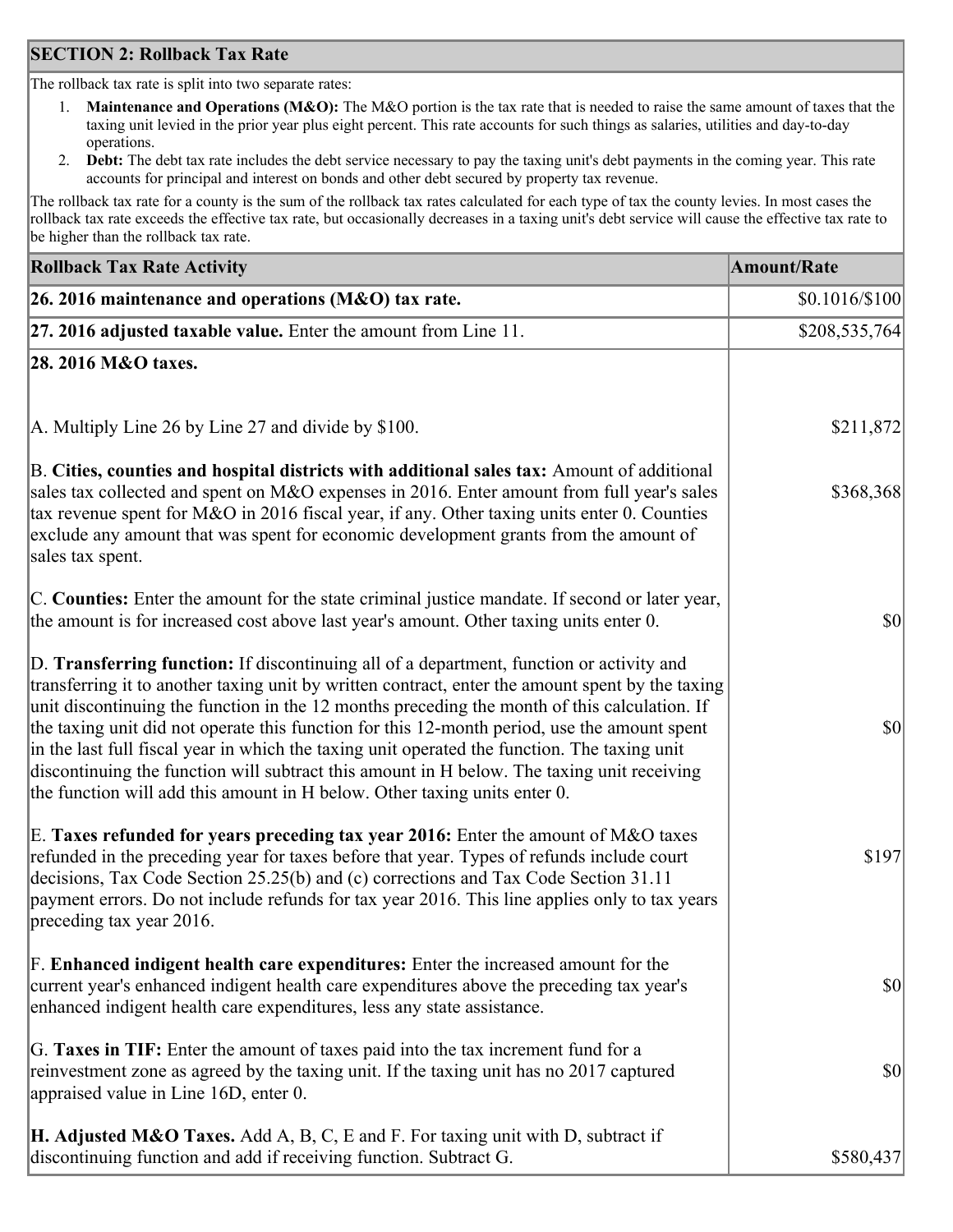| 29. 2017 adjusted taxable value. Enter Line 23 from the Effective Tax Rate Worksheet.                                                                                                                                                                                                                                                                                                          | \$214,300,423   |
|------------------------------------------------------------------------------------------------------------------------------------------------------------------------------------------------------------------------------------------------------------------------------------------------------------------------------------------------------------------------------------------------|-----------------|
| 30. 2017 effective maintenance and operations rate. Divide Line 28H by Line 29 and<br>multiply by \$100.                                                                                                                                                                                                                                                                                       | \$0.2709/\$100  |
| $31.2017$ rollback maintenance and operation rate. Multiply Line 30 by 1.08.                                                                                                                                                                                                                                                                                                                   | $$0.2925/\$100$ |
| 32. Total 2017 debt to be paid with property taxes and additional sales tax revenue.<br>Debt means the interest and principal that will be paid on debts that:<br>$(1)$ are paid by property taxes,<br>$(2)$ are secured by property taxes,<br>$(3)$ are scheduled for payment over a period longer than one year and<br>$(4)$ are not classified in the taxing unit's budget as M&O expenses. |                 |
| A. Debt also includes contractual payments to other taxing units that have incurred debts on<br>behalf of this taxing unit, if those debts meet the four conditions above. Include only<br>amounts that will be paid from property tax revenue. Do not include appraisal district budget<br>payments. Enter debt amount.                                                                       | \$230,904       |
| B. Subtract unencumbered fund amount used to reduce total debt.                                                                                                                                                                                                                                                                                                                                | \$0             |
| C. Subtract amount paid from other resources.<br>D. Adjusted debt. Subtract B and C from A.                                                                                                                                                                                                                                                                                                    | \$0             |
|                                                                                                                                                                                                                                                                                                                                                                                                | \$230,904       |
| 33. Certified 2016 excess debt collections. Enter the amount certified by the collector.                                                                                                                                                                                                                                                                                                       | \$9,543         |
| 34. Adjusted 2017 debt. Subtract Line 33 from Line 32D.                                                                                                                                                                                                                                                                                                                                        | \$221,361       |
| 35. Certified 2017 anticipated collection rate. Enter the rate certified by the collector. If<br>the rate is 100 percent or greater, enter 100 percent.                                                                                                                                                                                                                                        | 95.00%          |
| 36. 2017 debt adjusted for collections. Divide Line 34 by Line 35                                                                                                                                                                                                                                                                                                                              | \$233,012       |
| 37. 2017 total taxable value. Enter the amount on Line 19.                                                                                                                                                                                                                                                                                                                                     | \$217,709,957   |
| <b>38. 2017 debt tax rate.</b> Divide Line 36 by Line 37 and multiply by \$100.                                                                                                                                                                                                                                                                                                                | \$0.1070/\$100  |
| 39. 2017 rollback tax rate. Add Lines 31 and 38.                                                                                                                                                                                                                                                                                                                                               | \$0.3995/\$100  |
| 40. COUNTIES ONLY. Add together the rollback tax rates for each type of tax the county<br>levies. The total is the 2017 county rollback tax rate.                                                                                                                                                                                                                                              |                 |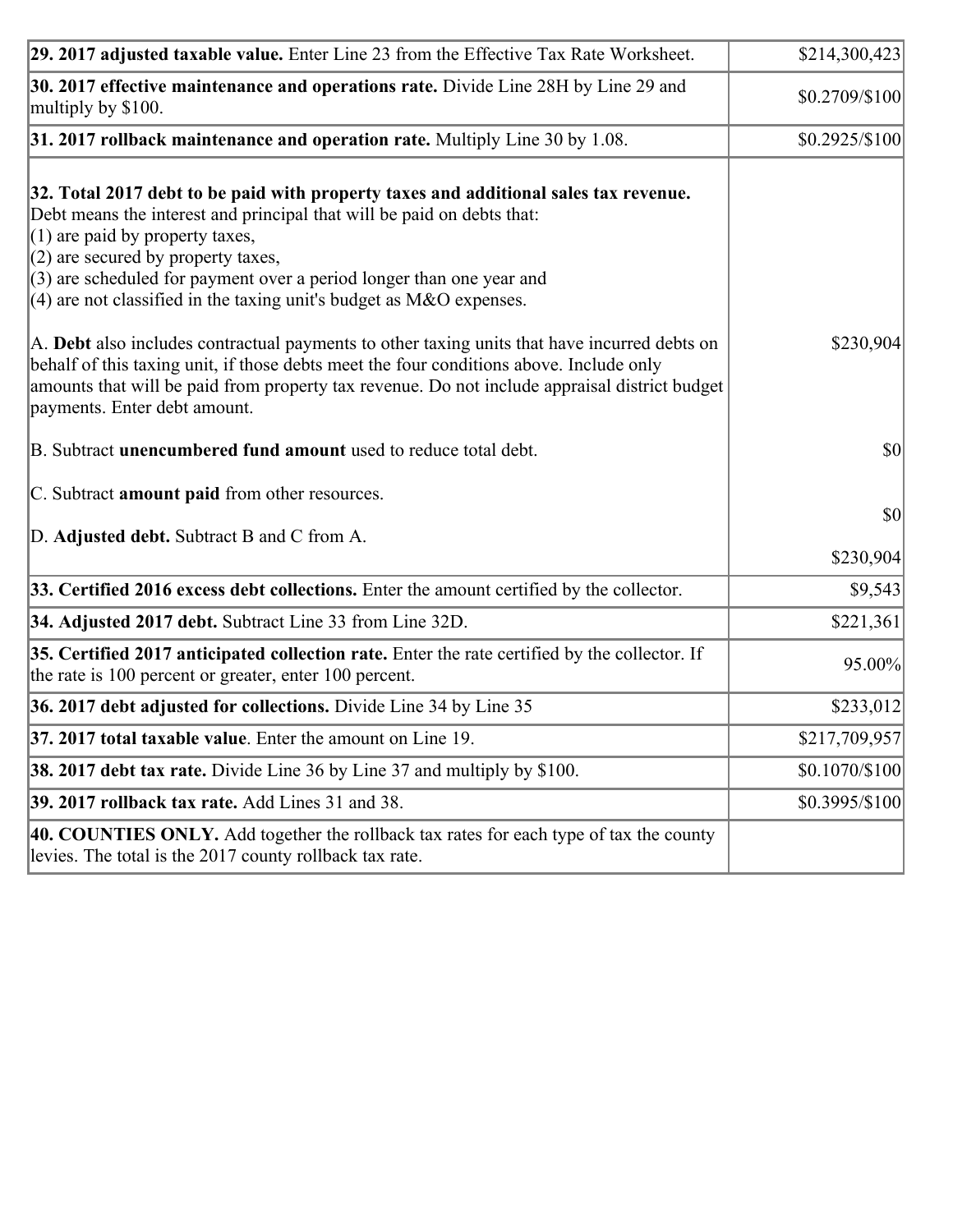## **SECTION 3: Additional Sales Tax to Reduce Property Taxes**

Cities, counties and hospital districts may levy a sales tax specifically to reduce property taxes. Local voters by election must approve imposing or abolishing the additional sales tax. If approved, the taxing unit must reduce its effective and rollback tax rates to offset the expected sales tax revenue.

This section should only be completed by a county, city or hospital district that is required to adjust its effective tax rate and/or rollback tax rate because it adopted the additional sales tax.

| <b>Activity</b>                                                                                                                                                                                                                                                                                                                                                                                                 | <b>Amount/Rate</b> |
|-----------------------------------------------------------------------------------------------------------------------------------------------------------------------------------------------------------------------------------------------------------------------------------------------------------------------------------------------------------------------------------------------------------------|--------------------|
| 41. Taxable Sales. For taxing units that adopted the sales tax in November 2016 or May<br>[2017, enter the Comptroller's estimate of taxable sales for the previous four quarters. <sup>20</sup><br>Taxing units that adopted the sales tax before November 2016, skip this line.                                                                                                                               | $\vert$ so $\vert$ |
| 42. Estimated sales tax revenue. Counties exclude any amount that is or will be spent for<br>economic development grants from the amount of estimated sales tax revenue. <sup>21</sup><br>Taxing units that adopted the sales tax in November 2016 or in May 2017.<br>Multiply the amount on Line 41 by the sales tax rate (.01, .005 or .0025, as applicable) and<br>multiply the result by .95. <sup>22</sup> | \$387,985          |
| - or -                                                                                                                                                                                                                                                                                                                                                                                                          |                    |
| Taxing units that adopted the sales tax before November 2016.<br>Enter the sales tax revenue for the previous four quarters. Do not multiply by .95.                                                                                                                                                                                                                                                            |                    |
| 43. 2017 total taxable value. Enter the amount from Line 37 of the Rollback Tax Rate<br>Worksheet.                                                                                                                                                                                                                                                                                                              | \$217,709,957      |
| 44. Sales tax adjustment rate. Divide Line 42 by Line 43 and multiply by $$100$ .                                                                                                                                                                                                                                                                                                                               | \$0.1782/\$100     |
| 45. 2017 effective tax rate, unadjusted for sales tax. <sup>23</sup> Enter the rate from Line 24 or 25,<br>as applicable, on the Effective Tax Rate Worksheet.                                                                                                                                                                                                                                                  | $$0.2117/\$100$    |
| 46. 2017 effective tax rate, adjusted for sales tax.<br>Taxing units that adopted the sales tax in November 2016 or in May 2017.<br>Subtract Line 44 from Line 45. Skip to Line 47 if you adopted the additional sales tax before<br>November 2016.                                                                                                                                                             | \$0.2117/\$100     |
| 47. 2017 rollback tax rate, unadjusted for sales tax. <sup>24</sup> Enter the rate from Line 39 or 40,<br>as applicable, of the Rollback Tax Rate Worksheet.                                                                                                                                                                                                                                                    | \$0.3995/\$100     |
| $ 48.2017$ rollback tax rate, adjusted for sales tax. Subtract Line 44 from Line 47.                                                                                                                                                                                                                                                                                                                            | \$0.2213/\$100     |

<sup>17</sup>Tex. Tax Code Section 26.012(17)

<sup>18</sup>Tex. Tax Code Section 26.04(c)

<sup>19</sup>Tex. Tax Code Section 26.04(d)

<sup>20</sup>Tex. Tax Code Section 26.041(d)

- $21$ Tex. Tax Code Section 26.041(i)
- <sup>22</sup>Tex. Tax Code Section 26.041(d)
- <sup>23</sup>Tex. Tax Code Section  $26.04(c)$

<sup>24</sup>Tex. Tax Code Section  $26.04(c)$